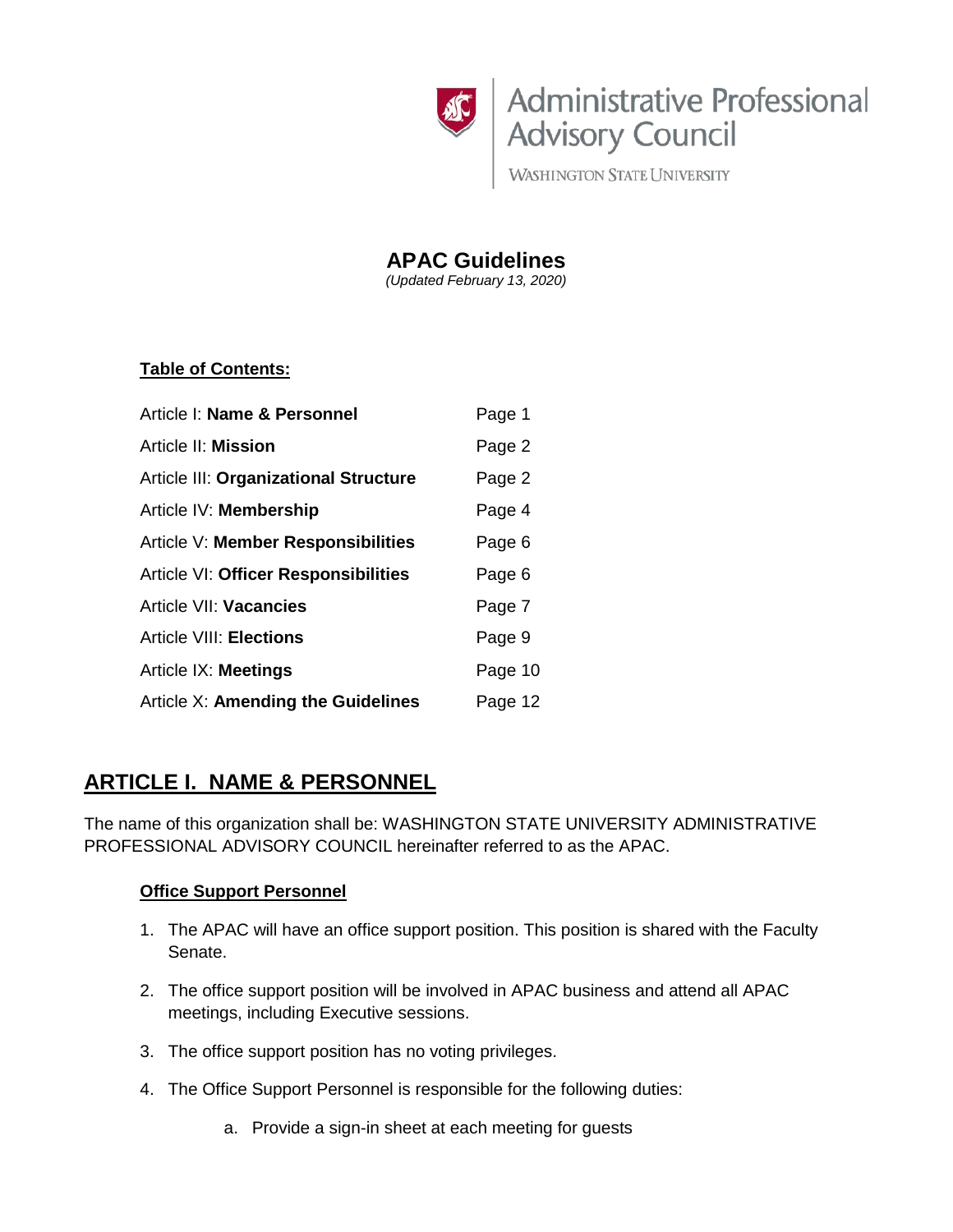- b. Provide agendas at each meeting
- c. Document membership attendance at each meeting
- d. Record minutes of each meeting
- e. Distribute draft copies of minutes to all APAC members for review within two (2) weeks of each meeting
- f. Maintain the files and documents of the APAC
- g. Schedule rooms, dates, and times for the APAC meetings
- h. Serve as the point of contact for the APAC paperwork processing

# **ARTICLE II. MISSION**

The Administrative Professional Advisory Council (APAC) will provide institutional level advocacy in support of all administrative professional (AP) personnel system-wide, will maintain a variety of channels of communication to ensure effective interactions occur on a regular basis between APAC and its constituents, and will provide opportunities for professional development and recognition for AP employees.

- 1. Meeting regularly with WSU senior administration, including the president and provost, the WSU Board of Regents, and various University committees and councils.
- 2. Developing marketing and communication strategies to ensure our constituents fully understand our mission and goals and the means available to them to communicate with APAC members.
- 3. Provide a clear list of goals and objectives, published and updated annually.
- 4. Fostering the idea that APAC will assist AP employees in supporting their professional experience and development.
- 5. Bringing relevant and effective professional development to AP staff through guest speakers, seminars, scholarships, events, workshops and on-line tools.
- 6. Provide routine, systematic events to solicit and receive feedback from AP employees system-wide.

# **ARTICLE III. ORGANIZATIONAL STRUCTURE**

### **Council Members**

- 1. Each Council Member will be appointed to serve a three (3) year term.
- 2. Terms will be staggered every third year, allowing one third of the membership to be nominated and appointed each year when possible.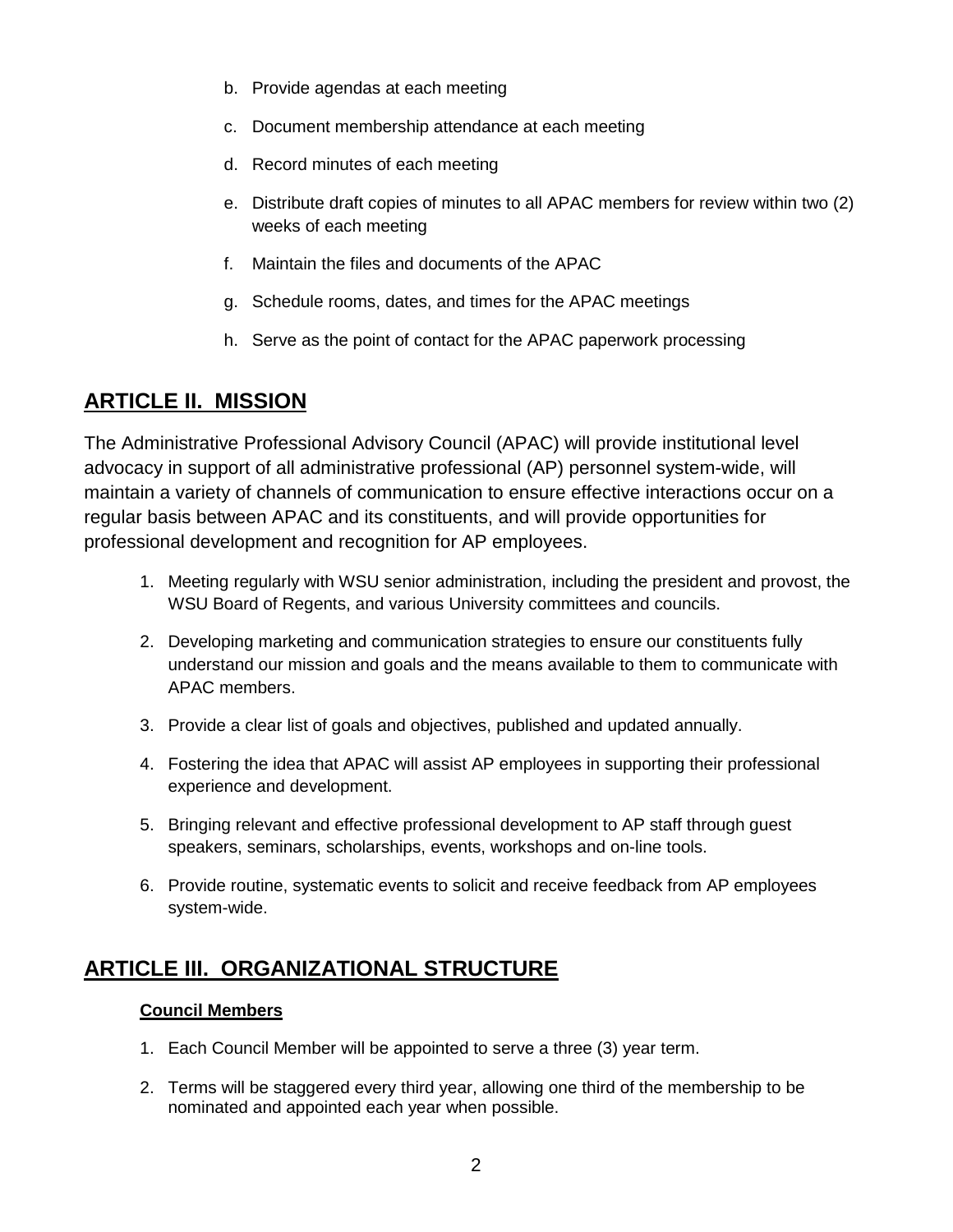- 3. Terms will run from July 1 through June 30.
- 4. Consecutive terms of membership may be allowed for a total of up to two (2) regular terms.
- 5. A new Council Member appointed to a partial term of less than eighteen (18) months will remain eligible for two additional three (3) year terms.
- 6. Any Council member who has reached the consecutive term limits will be eligible for reappointment to the Council after a one (1) year break in service. Consecutive term limits will start over after this one (1) year break in service.
- 7. The NCPS Liaison Council Member's term shall be two (2) years with an option to be elected to serve one additional two (2) year term. Consecutive term limits will start over after a two (2) year break in service.

### **Alternates**

- 1. Each Alternate will be appointed to serve a one (1) year term.
- 2. Terms will run from July 1 through June 30.
- 3. Alternates may serve an indefinite number of one (1) year terms, whether consecutive or not.

### **Officers**

- 1. Officer positions will be for a one (1) year term.
- 2. Terms will run from July 1 through June 30.
- 3. Officer positions will take effect the same year as the election.
- 4. A Council member may hold a specific Officer position for up to two (2) consecutive terms. Any Council member who has reached the consecutive Officer Term limits will be eligible for election to that specific Officer position again after a 1-year break in service. Consecutive limits will start over after this 1-year break in service.

### **Executive Committee**

- 1. The Executive Committee will consist of:
	- Chair
	- Vice Chair
	- Treasurer
	- Past Chair (if not holding another executive committee title and willing to serve)
	- Past Vice Chair (if not holding another executive committee title and willing to serve)
- 2. Will represent the APAC at meetings with University Administration or other entities for discussing issues pertinent to AP employees.
- 3. Be vested with the authority and powers of the APAC when the APAC is not meeting; and will report back to the APAC any actions taken.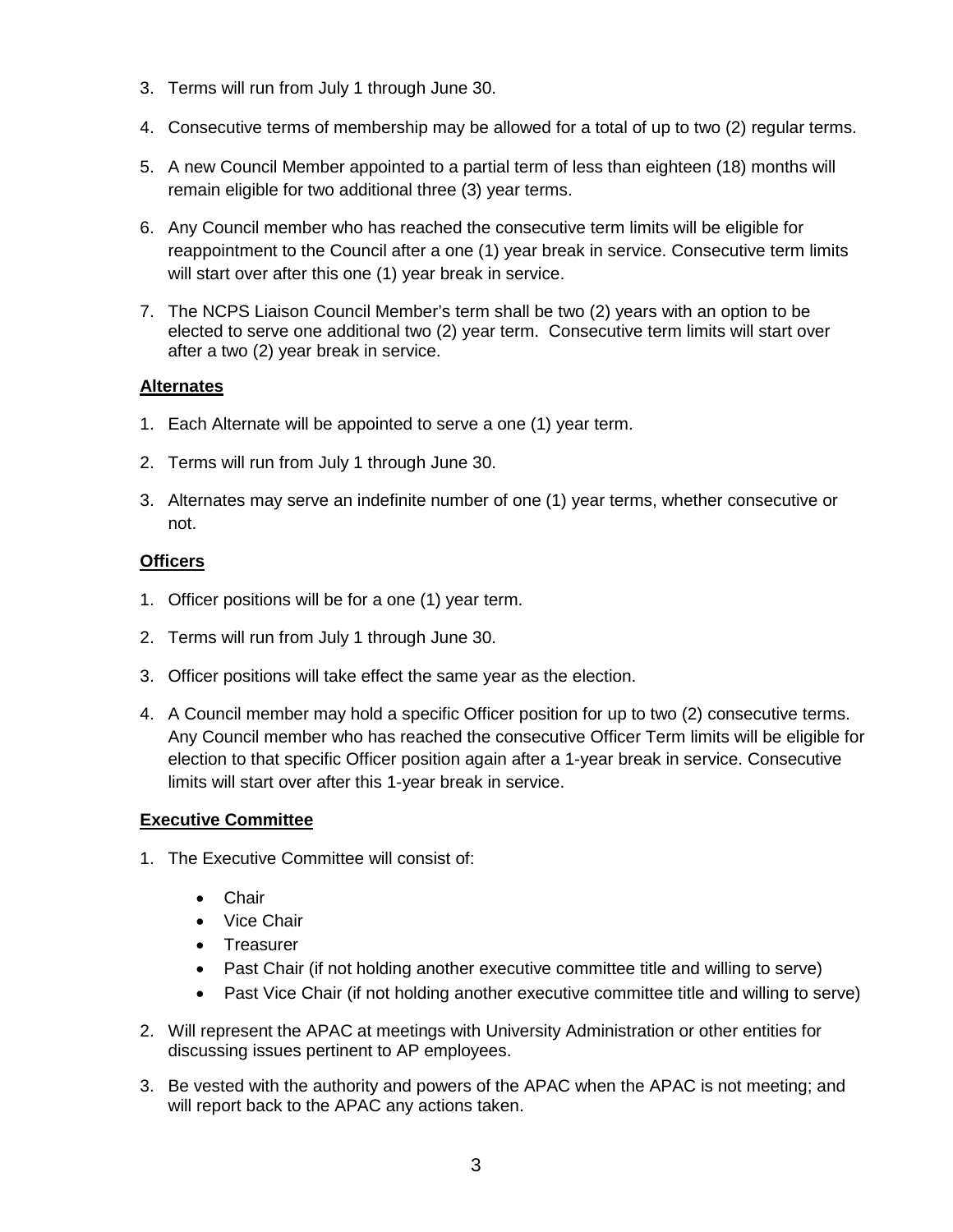## **Voting**

- 1. Council members may vote in person, electronically, or by submitting an Absentee vote.
- 2. Electronic voting via e-mail response from Council member's official WSU e-mail address is allowed.
- 3. Absentee voting by e-mail response from Council member's official WSU e-mail address and/or by Council member's signed written document delivered to the APAC office prior to the actual Council meeting vote is allowed.

# **ARTICLE IV. MEMBERSHIP**

## **Council Members**

- 1. Council Members shall consist of AP representatives from across the Washington State University community. AP representation shall consist of no less than a FTE (Full-time Equivalent) ratio of 1:90 rounded down for each campus location or collective non-campus personnel. If there are less than 90 AP personnel at a campus location or collective noncampus locations then APAC representation will be 1. FTE counts will be taken as reported from WSU institutional research each January for the following year elections.
- 2. Council Members will have voting privileges and be entitled to participate in APAC business.
- 3. Committee may be formed for these topics and others as approved by APAC, as listed:
	- Budget
	- Speaker/Presentation
	- Events
	- Communication/Marketing
	- Professional Development
	- Strategic Planning/Guidelines
	- Elections/Membership
- 4. Ex-officio presentation on committees

### **Alternates**

- 1. Alternates shall consist of up to seven (7) AP representatives with a minimum of two (2) from Pullman Campus and as many as five (5) from across the Washington State University community.
- 2. Alternates do not have APAC Council voting privileges but Alternates are expected to participate in APAC business.

### **Ex-Officio Members**

1. Ex-Officio members to APAC will be designated and voted on as needed by the APAC Councilmembers.

### **Liaison Member to the Northwest Coalition of Professional Staff (NCPS)**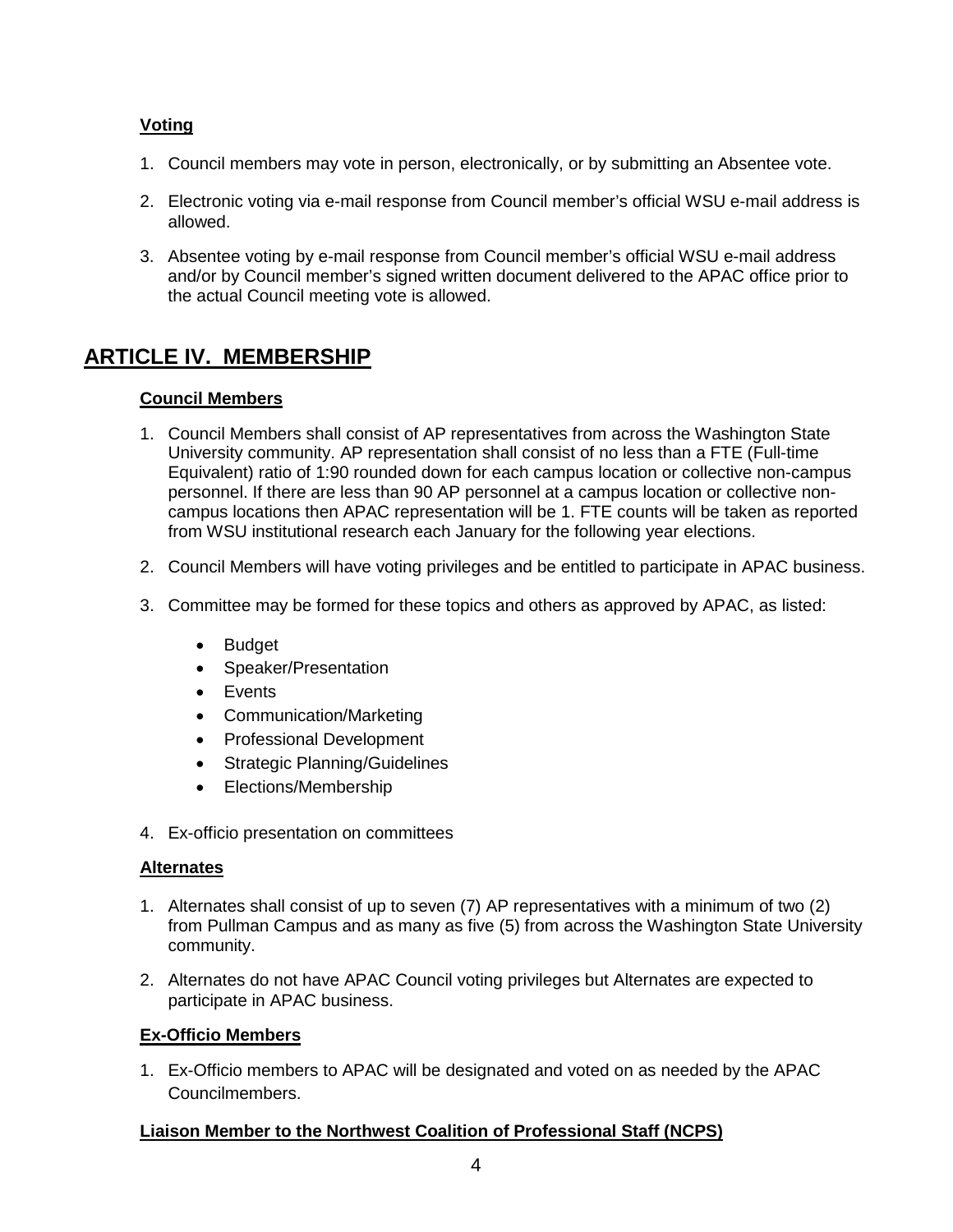- 1. Said liaison member will be elected by the voting members for a two (2) year term.
- 2. Terms will run from July 1 through the end of the conference of the final year or June 30.
- 3. This position is renewable for an additional term of two (2) years to be voted on by council members.
- 4. This position will be a voting member of APAC.
- 5. This position is not subject to the representation ratio outlined in Article IV bullet one (1) for Council Members.

### **Resignations**

- 1. At times members may need to resign from their membership on APAC. The APAC respects the decision of a member who must step down.
- 2. Resignations shall be submitted to the APAC Chair in writing, providing as much notice as possible.
- 3. Resigning from the APAC does not exclude a person from future membership on the APAC, or from assisting with the APAC sub-committees and projects.

### **Removal from Appointment – Council Member**

- 1. A Council Member may be removed who fails to meet the identified "Member Responsibilities" in the APAC Guidelines.
- 2. Any Council Member who is in violation of the Member Responsibilities will be contacted by the Chair to discuss the issues/concerns.
- 3. If the issues/concerns are not resolved the APAC will convene an executive session to discuss and vote on removal.
- 4. Any member may be removed from the APAC by a 2/3 vote of the currently appointed APAC Council members.
- 5. Written notification of the issues/concerns and consequent removal from the APAC will be provided to the member.

### **Removal from Appointment - Officer Position**

- 1. An Officer may be removed who fails to meet the identified "Officer Responsibilities" in the APAC Guidelines.
- 2. The Executive Committee will contact the Officer who is in violation of the Officer Responsibilities to discuss the issues/concerns.
- 3. If the issues/concerns are not resolved the APAC will convene an executive session to discuss and vote on removal.
- 4. Any Officer may be removed from the Officer position by a 2/3 vote of the currently appointed APAC Council members.
- 5. Written notification of the issues/concerns and consequent removal from the Officer position will be provided to the Officer.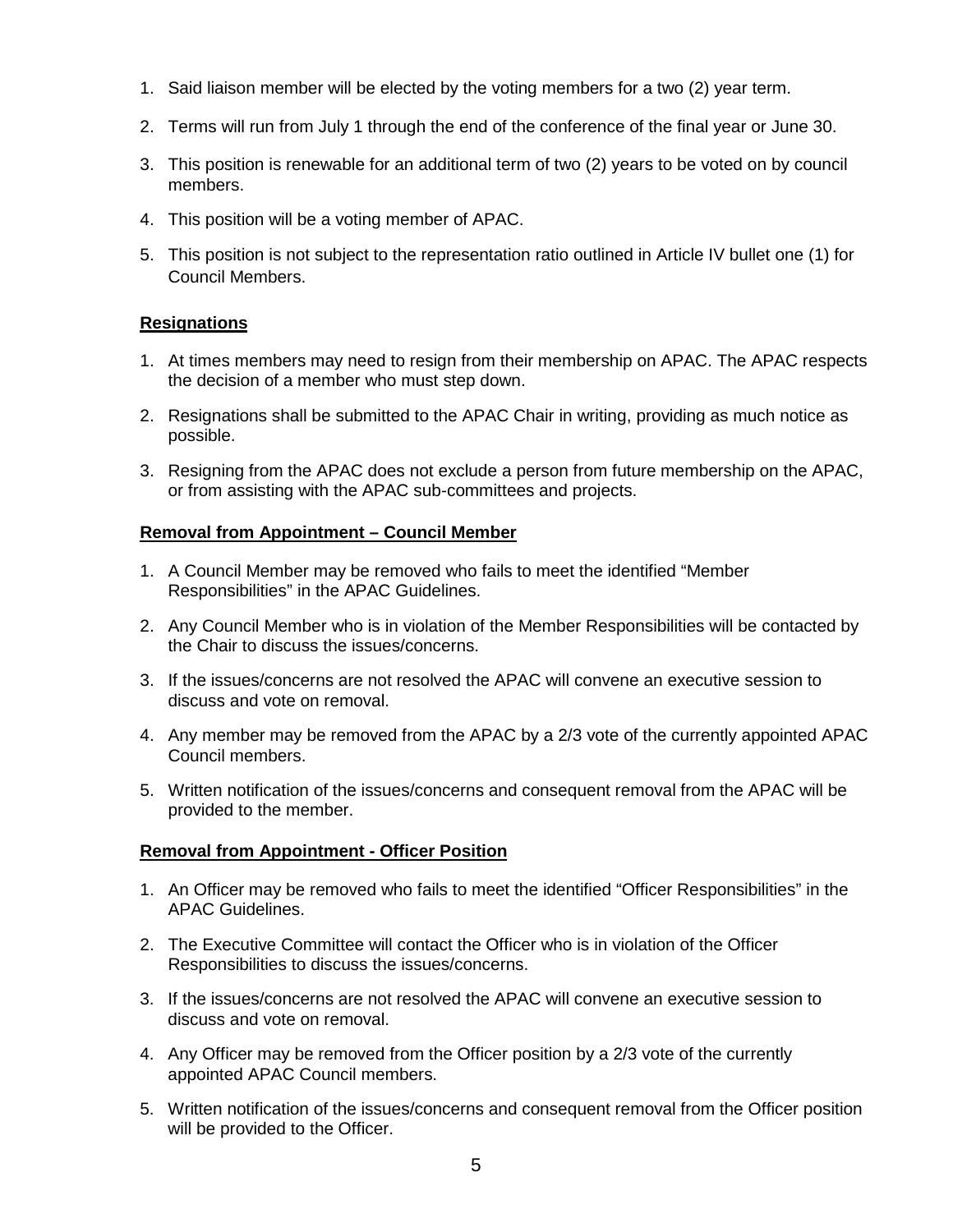# **ARTICLE V. MEMBER RESPONSIBILITIES**

### **Professionalism**

- 1. All APAC members must remember that they are representatives of Washington State University, the APAC, and thereby must act professionally.
- 2. All members are expected to understand confidentiality and respect the thoughts and ideas of other Council members, constituents, and guests.
- 3. All information discussed and shared during an Executive meeting session is confidential.

### **Attendance**

- 1. All members are expected to attend a minimum of 70% of regularly scheduled meetings.
- 2. If unable to attend a meeting, the member must contact the APAC office support staff prior to or as soon after the missed meeting as possible.
- 3. Meeting minutes will reflect attendance.

### **Service**

- 1. The APAC is a working Council and relies on active participation from its membership.
- 2. All members are expected to actively participate at the meetings and in sub-committee work and constituent visits.
- 3. Members will generally have the ability to identify what sub-committee(s) they would like to be appointed to.
- 4. The APAC reserves the right through the executive committee to appoint members to specific sub-committees based on need.
- 5. Members are expected to interact with constituents; sharing information and bringing concerns forward to the APAC.
- 6. Sub-Committee initiatives will be provided to APAC one month after the beginning of their working cycle.

## **ARTICLE VI. OFFICER RESPONSIBILITIES**

### **Chair**

- 1. Newly elected Officers will preside over the APAC retreat
- 2. Lead and organize the APAC meetings; develop meeting agendas
- 3. Represent the APAC at the Board of Regents meetings and others at the request of the President
- 4. Participate in Commencement ceremonies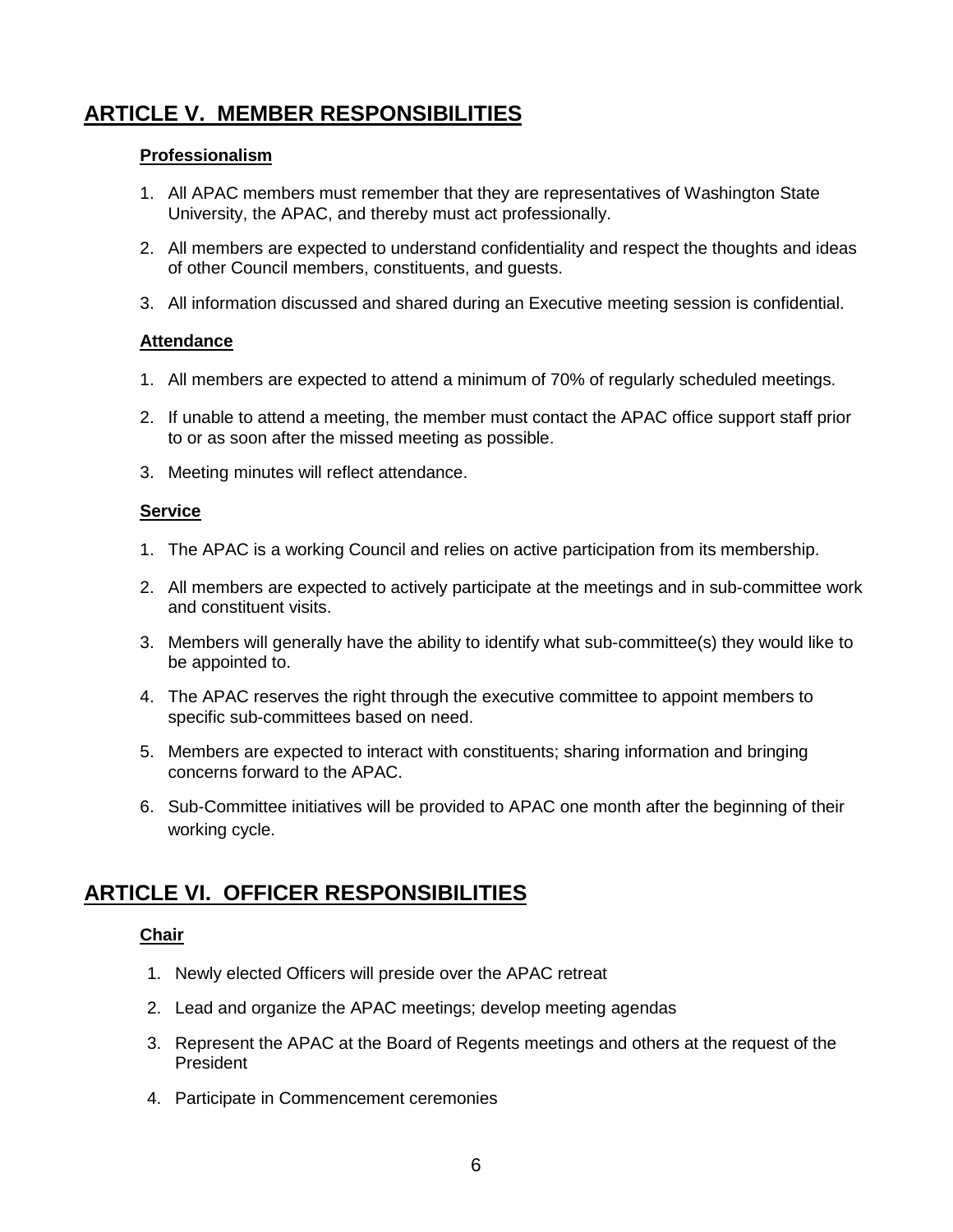- 5. Prepare the APAC Annual Report to be presented to the President; identifying accomplishments of the past year
- 6. Be the primary liaison with Administration for AP employees
- 7. Assist Administration as necessary to further AP career growth at WSU
- 8. Serve on University committees as requested
- 9. Represent the APAC at University functions
- 10. Review and understand Robert's Rules of Order Revised for APAC meetings

## **Vice Chair**

- 1. Newly elected Officers will preside over the APAC retreat
- 2. Assist the Chair in leading and organizing the APAC
- 3. Perform all duties of the Chair when he/she is unable to do so
- 4. Oversee all of the APAC Sub-Committees
- 5. Review and understand Robert's Rules of Order Revised for APAC meetings

## **Treasurer**

- 1. Newly elected Officers will preside over the APAC retreat
- 2. Oversee APAC budget and process approved allocations for the sub committees
- 3. Provide monthly budget reconciliation
- 4. Track ongoing commitments
- 5. Provide a treasurer's report at the annual retreat
- 6. Review and understand Robert's Rules of Order Revised for APAC meetings

## **ARTICLE VII. VACANCIES**

### **Council Members**

- 1. If a vacancy occurs prior to the end of a Council Member's term the APAC will evaluate and determine by majority vote of Council members in attendance whether to fill the position immediately or wait until the regular nomination session.
- 2. If a vacancy occurs prior to the end of a Council Member's term and the APAC determines that it needs to be filled prior to the regular nomination session, the position will be filled with one of the Alternates.
- 3. In an executive session by majority vote, the APAC Council Members will elect which Alternate will be appointed to fill the unexpired term.
- 4. If no Alternates are available to fill the vacancy, the APAC will call for a special nomination session in order to fill the vacancy.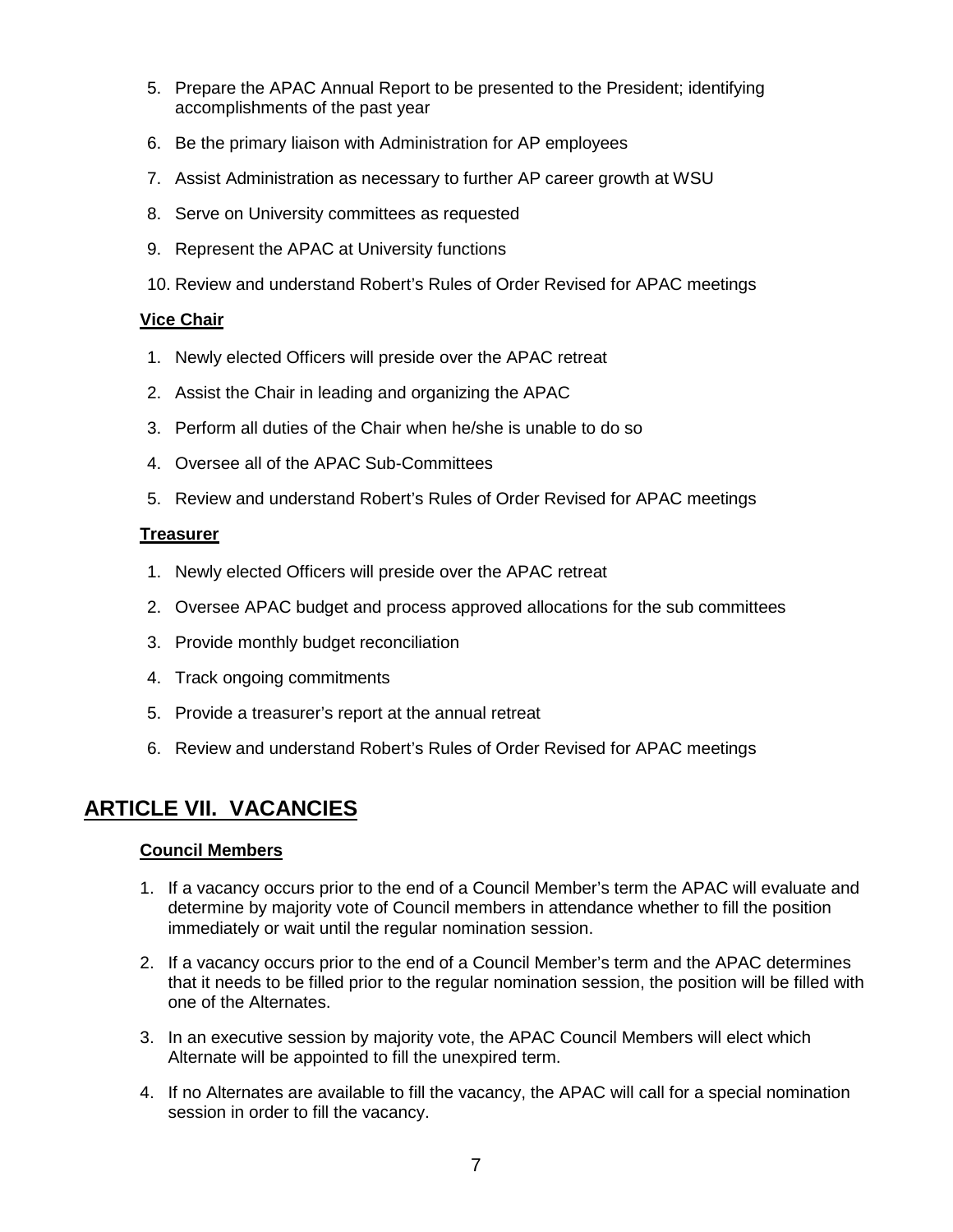5. The new Council Member will be appointed to fill the remainder of the unexpired term.

### **Alternates**

- 1. If a vacancy occurs prior to the end of an Alternate's term the APAC will evaluate and determine by majority vote of the Council members in attendance whether to fill the position immediately or wait until the regular nomination session.
- 2. If a vacancy occurs prior to the end of an Alternate's term and the APAC determines that it needs to be filled prior to the regular nomination session, the APAC will call for a special nomination session in order to fill the vacancy.
- 3. The Alternate position will be filled with an appointment for the remainder of the unexpired one (1) year term.

### **Special Nomination Session**

- 1. Once the APAC determines that a special nomination session is needed to fill Council Member or Alternate position vacancies a notice of Nominations will be posted.
- 2. Nominations of potential Council Members and Alternates will be accepted for thirty (30) days or as determined by the Council.
- 4. Names of nominees will be submitted in writing to the APAC Office.
- 5. The Chair of the Election sub-committee will ensure that all Council Members receive a copy of the nominations for review prior to the executive nomination review session.
- 6. The APAC will hold an executive nomination review session following the close of nominations.
- 7. In the executive nomination review session, the APAC will review all nominees and vote on a list of names for recommendation of appointment to Council Member positions.
- 8. The recommendation list will be submitted to the Ex-Officio Administration representative, who will extend the final appointments in writing.
- 9. The new Council members and Alternates will be invited to attend the first regularly scheduled Council meeting after receiving their written notice of appointment.

## **ARTICLE VIII. ELECTIONS**

### **Officer Requirements**

### **Chair**

- 1. Be elected from within the membership of the APAC
- 2. Have served on the APAC a minimum of one (1) year prior to election.
	- a. The one year term can be as an Alternate or Council Member.
	- b. Be in good standing in accordance with Article V.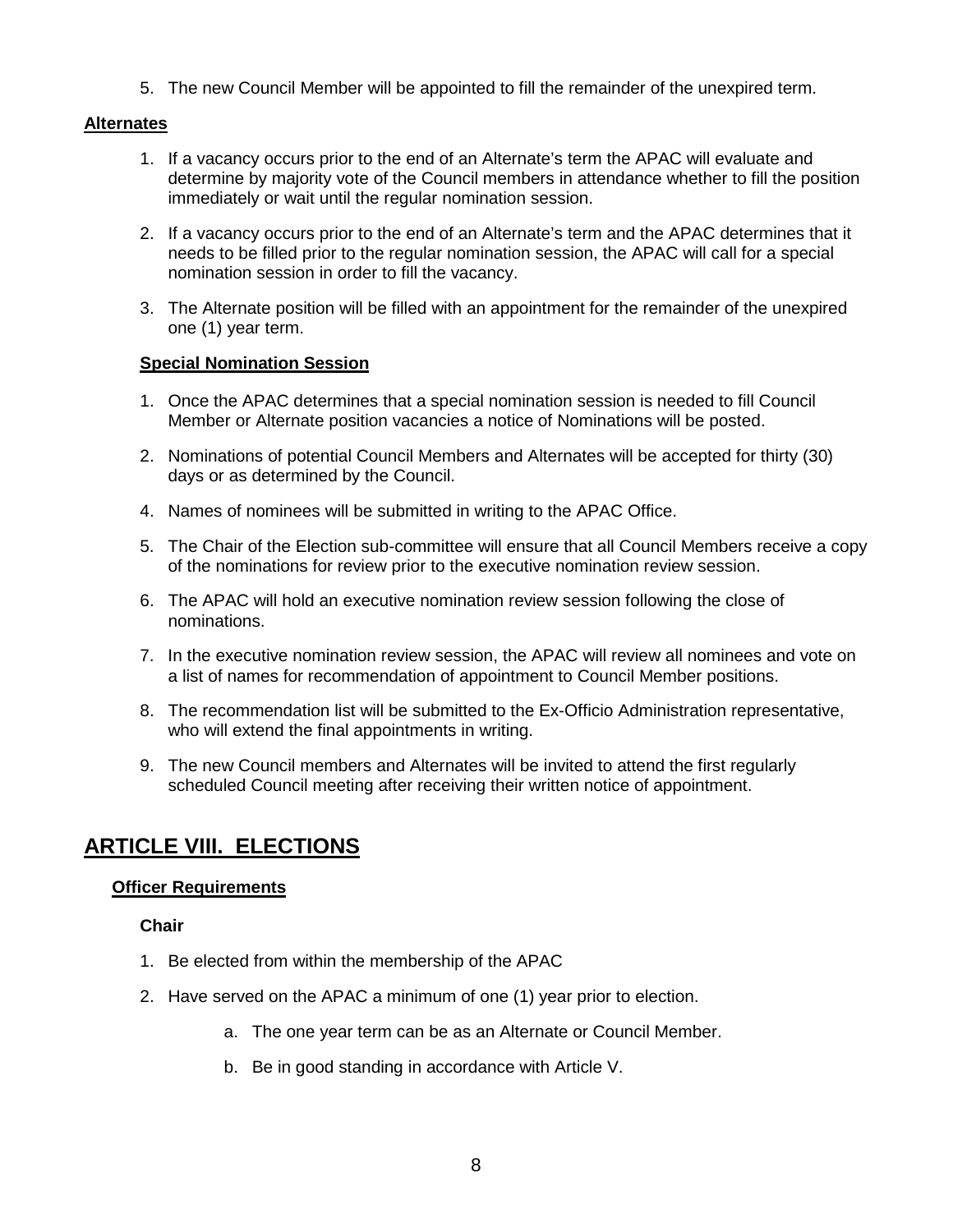## **Vice Chair**

- 1. Be elected from within the membership of the APAC
- 2. Have served on the APAC a minimum of one (1) year prior to election.
	- a. The one year term can be as an Alternate or Council Member.
	- b. Be in good standing in accordance with Article V.

### **Treasurer**

- 1. Be elected from within the membership of the APAC
- 2. Have served on the APAC a minimum of one (1) year prior to election.
	- a. The one year term can be as an Alternate or Council Member.
	- b. Be in good standing in accordance with Article V.

### **Election Process Outline**

- 1. Each year in January, the Office Support Personnel will notify any member who is eligible to renew their APAC Membership for an additional term. By the February APAC meeting, the eligible member will submit their written request to the Election Sub-Committee.
- 2. Each year in February, the Election sub-committee will compile the open vacancies list including Council Members, Alternates, NCPS liaison and Officers. They will also provide APAC with a recommendation for representation in areas needing to be strengthened or decreased based on 1:90 ratios, which will be included in the nomination process and announcements.
- 3. Following the APAC review and approval, requests for nominations, announcements and advertising to the AP community will be conducted in February of each year.
- 4. Nominations of potential Council Members, Alternates and Officers will be accepted in writing for thirty (30) days. Names of nominees will be submitted in writing to the APAC Office.
- 5. The Chair of the Election sub-committee will ensure that all voting Council Members receive a copy of the nominations for review prior to the executive session for election by the end of March.
- 6. The day of the regularly scheduled April meeting, APAC will hold an executive session for election following the regularly scheduled monthly meeting.
- 7. In the executive session for election, the APAC will review all nominees, vote, and generate a selected list of names of appointees. The selected list will be submitted to the HRS Ex-Officio Administration representative, who will extend the final appointments in writing.
- 8. Alternates shall consist of up to seven (7) AP representatives with a minimum of two (2) from Pullman Campus and as many as five (5) from across the Washington State University community
- 9. The new Council members and Alternates will be invited to attend the first regularly scheduled Council meeting after receiving their written notice of appointment.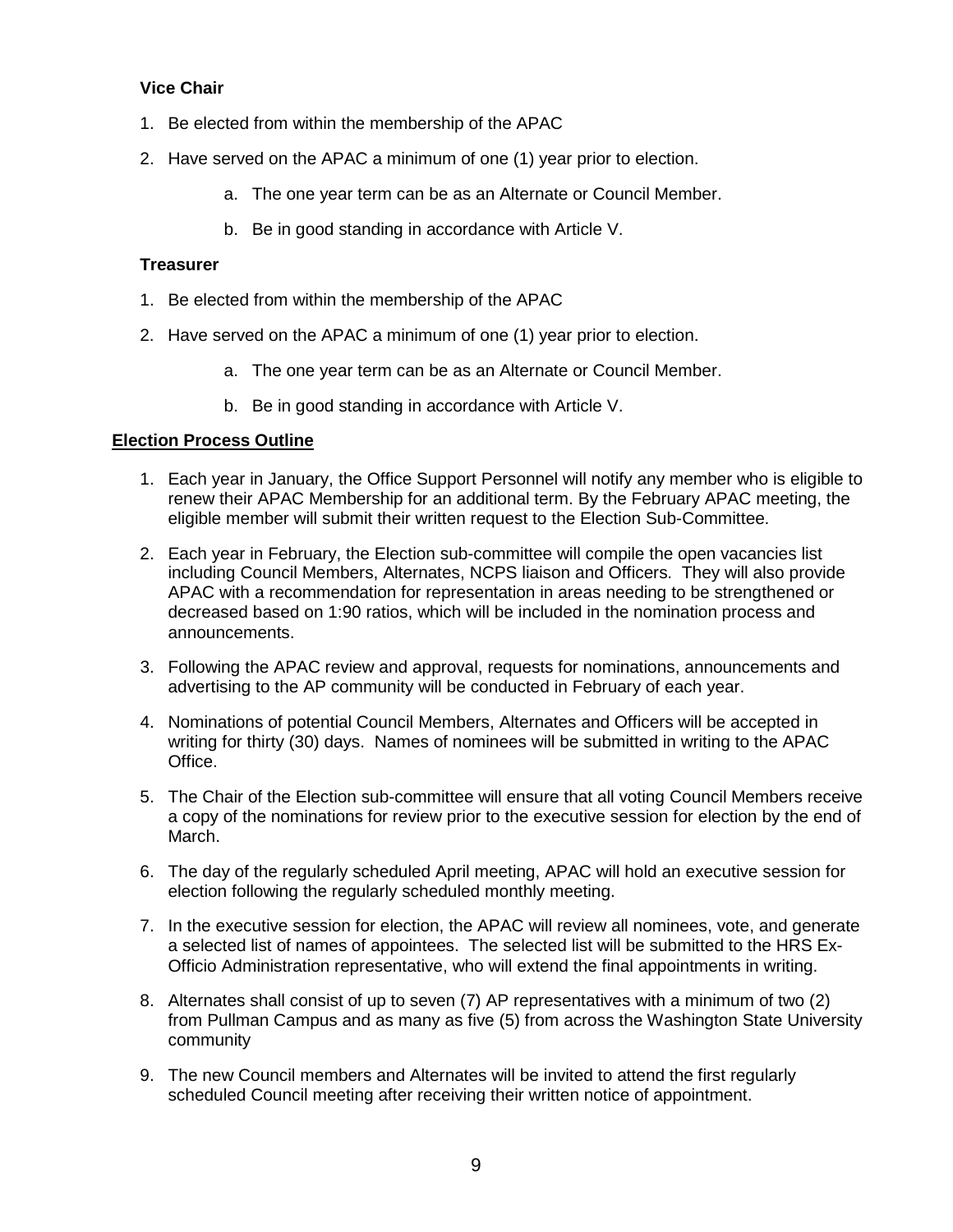### **Nominations & Requirements**

- 1. Nominations will be submitted in writing to the APAC Office during the open 30 day nomination period. Self nominations are also accepted.
- 2. Any member nominated has the right to decline the nomination. The APAC respects the decision of a member who declines a nomination. All nominees are contacted for an opportunity to decline before the packets are sent to the APAC voting Council Members.
- 3. Current Council Members will need to be in good standing in accordance with Article V
- 4. All Officer position nominees shall include a letter detailing how they are qualified for the position with their nomination packet per the advertised requirements.
- 5. All Alternate and Council Members nominees will completed the APAC online nomination web form.

### **Voting**

- 1. The election of officers will take place during an executive session for election after the regularly scheduled April meeting with the other elections.
- 2. Officer positions will be elected in the following order: Chair, Vice Chair, and Treasurer
- 3. The Chair of the Election sub-committee will read the list of nominations for all the positions being elected.
- 4. At this time, any member nominated has the right to decline the nomination. The APAC respects the decision of a member who declines a nomination.
- 5. During the election executive session, the candidate(s) will be asked to prepare a brief presentation for up to five minutes and take Q&A from the voting APAC Council Members for up to five minutes each. Candidate(s) will be asked to leave the room for an opportunity for group discussion before the vote. Discussion will be limited to five minutes.
- 6. The Chair of the Election sub-committee will call for discussion of the candidates.
- 7. The candidates have the right to vote in the election and will be brought back into the room prior to the actual voting.
- 8. The Chair of the Election sub-committee will call for a vote of the candidates by ballot.
- 9. In the event of a tie the top candidates will be asked to leave the room again. They will be brought back in one at a time and will have the opportunity to address the Council.
- 10. The Chair of the Election sub-committee will call for a second vote of the candidates by ballot.
- 11. In the event of a second tie the election will be determined by lot.

### **Process for Absence of Officer Nominations**

### **Process for when there are no applicants for an officer position(s):**

- Sitting officers remain in their positions following elections until June 30, so there is no need to appoint an immediate interim
- If no Treasurer, Vice Chair or Chair is elected: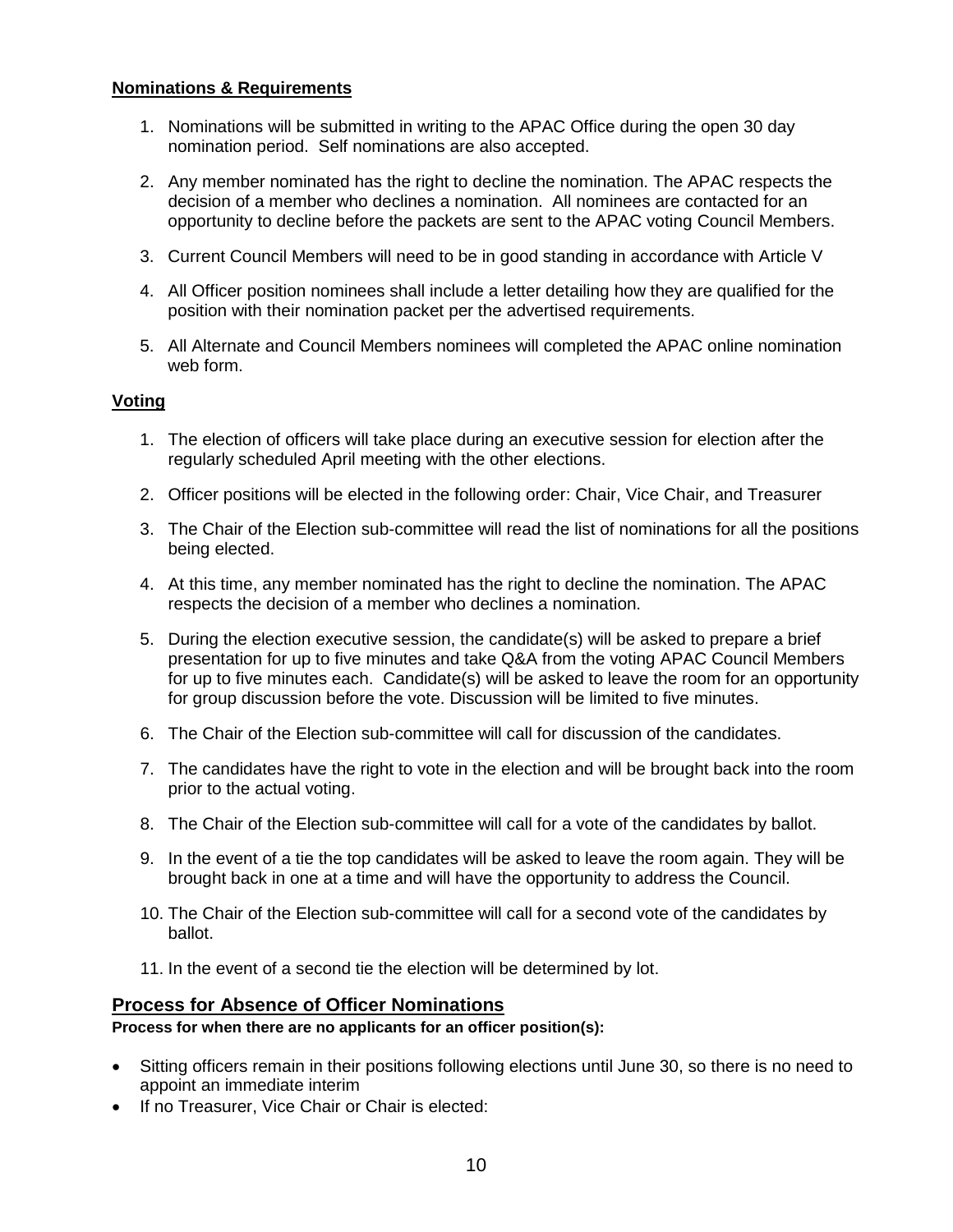- $\circ$  A second call for eligible APAC members to apply with a 3-week deadline to follow with an application period
- o A special election session will be held after the May regular meeting
- o Regular special election and voting processes will be followed
- If after the special election there is no Chair:
	- o The immediate past chair will be offered the position. If they decline or are no longer in APAC, then
	- o The position will be offered to the newly elected Vice Chair
- If after the special election there is no Vice Chair:
	- $\circ$  The immediate past vice chair will be offered the position. If they decline or are no longer in APAC, then
	- o The duties will roll to the Chair position
	- If after the special election there is no Treasurer:
		- $\circ$  To ensure fiduciary transparency, the chair of the Budget Committee will provide oversight to the chair on the budget

### **If none of the candidate(s) receive a majority vote for an officer position(s):**

- The first vote will have two options:  $yes = 1$  or abstain = 0
- If a majority vote is not reached, there will be an option for additional five minutes of Q&A, the candidate(s) will leave the room for group discussion before a re-vote is taken.
	- o There will be a re-vote on the top vote-getting candidate only with two options: yes or abstain
	- $\circ$  If the number of yes votes are more than abstain, then the candidate will fill the officer position
	- $\circ$  If requested, feedback of the unsuccessful candidate will be provided by the Elections and By-Laws Committee.

### **There is not a majority vote for an alternate or council member position:**

o Same process as for officer positions

### **Process for reviewing the continuing council members on June 30 to see if they have met the member responsibilities for the fiscal year before starting the next fiscal year:**

- Elections committee reviews professionalism, service and attendance performance and makes recommendations to Chair
- Chair has conversation with council member not meeting Member Responsibilities about their lack of performance
- As soon as a member has missed two meetings in a fiscal year they will receive an email from the Chair reminding them of the attendance requirements

### **Process for addressing executive officer performance issues during the tenure of the position:**

- Submit concerns to APAC Executive Committee
- Executive Committee and Election Committee reviews concerns with the officer.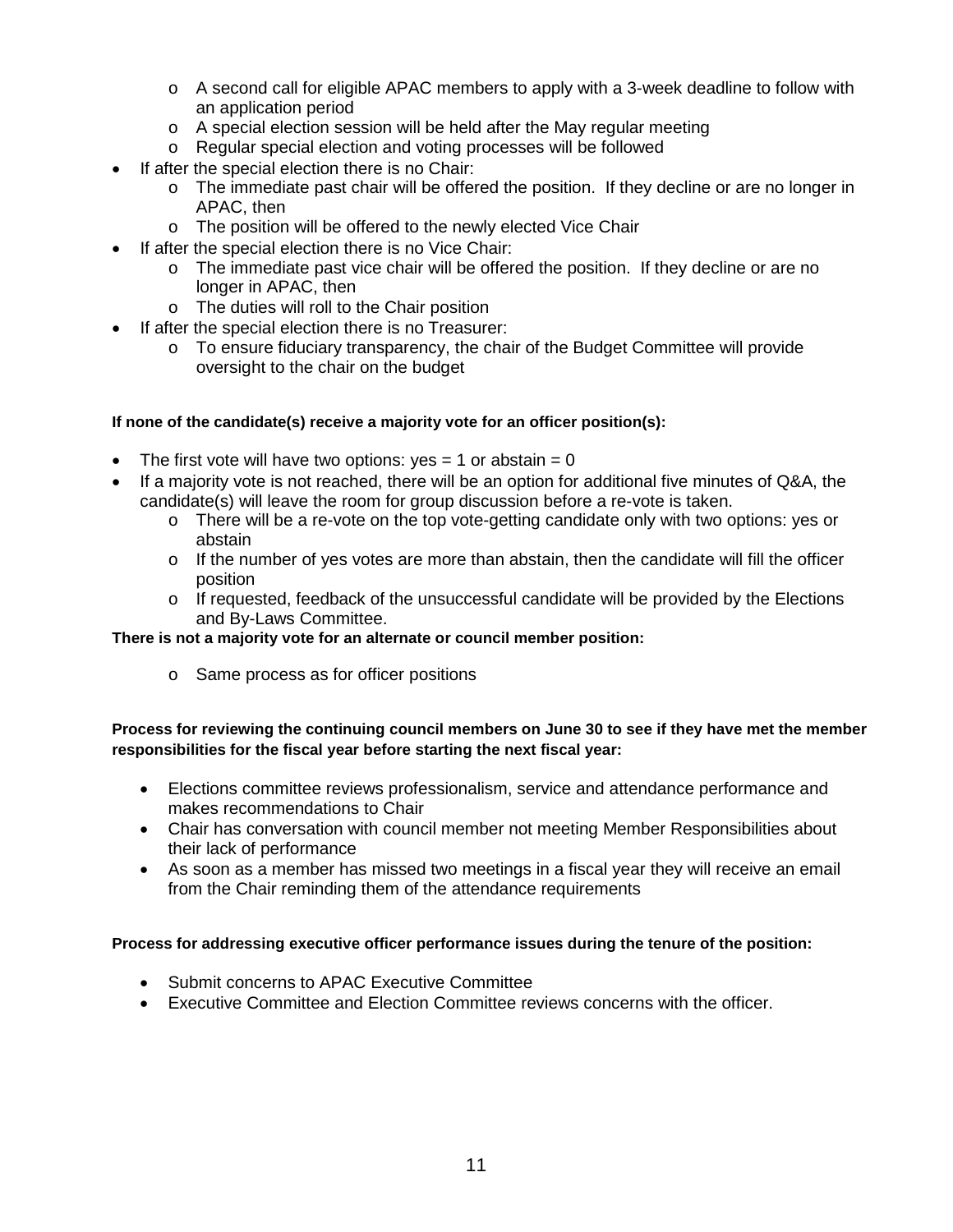# **ARTICLE IX. MEETINGS**

### **Parliamentary Authority**

1. Robert's Rules of Order Revised shall be the parliamentary authority for the APAC except where the APAC Guidelines supersede them. (http://rulesonline.com/)

## **Quorum**

- 1. A quorum will consist of a simple majority of Council members present at a duly called meeting.
- 2. No official meeting may occur without a quorum of Council members.
- 3. If a quorum is not reached at any given meeting the meeting may still occur but will be considered informational.

## **Frequency**

- 1. The APAC meetings will occur monthly from September through June.
- 2. The annual retreat will be held prior to the September meeting.

### **Agenda**

1. The agenda for each meeting will be prepared by the Chair, one week prior to each meeting, and a copy distributed to all members.

### **Minutes**

- 1. Minutes will be recorded at each meeting of record.
- 2. Minutes of each meeting and any other information from the meeting that should be shared with all APs will be placed on the APAC website.

## **Budget**

- 1. Yearly operating budgets will be established during the annual retreat.
- 2. Each sub-committee must submit their yearly budget requests at this time; supporting documentation should be attached.
- 3. Once each yearly operating budget has been approved by the entire Council, specific expenditure requests throughout the year will be submitted to the chair for approval.
- 4. If the chair believes the expenditure request is outside of the approved budget, the request will be brought to the entire Council for review.

## **Special Meetings**

- 1. The Chair, in consultation with the Executive Committee, may call for special meetings with adequate notice being given to all members.
- 2. Any APAC member and/or Administration may call for a special meeting for a specific purpose with adequate notice being given to all members.